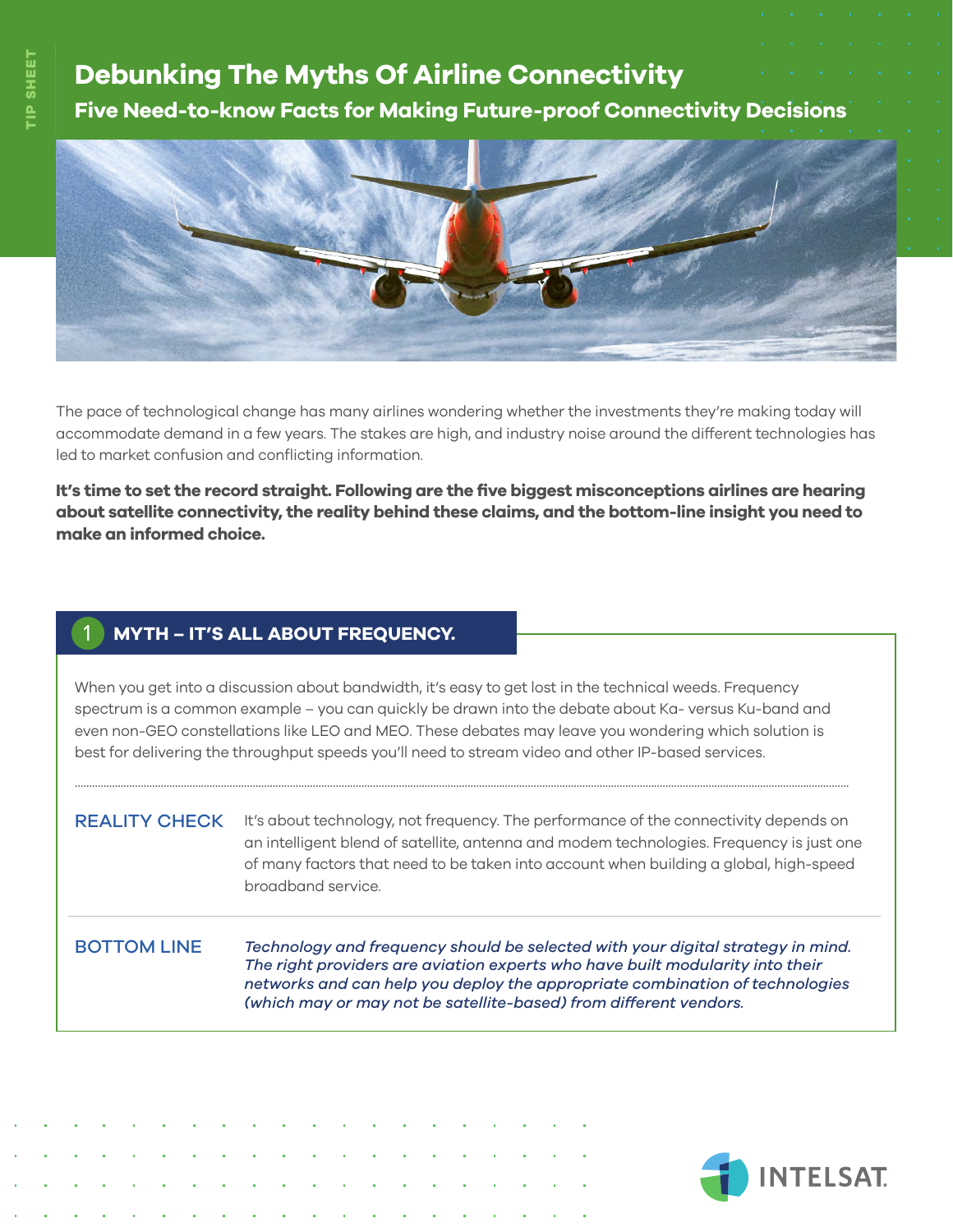### **MYTH – SATELLITES: THE BIGGER THE BETTER.** 2

You've probably heard some big claims about how much bandwidth some satellites can deliver, along with an enticing view of the future – with some providers projecting launches of 1Tbps satellites in a few years.

..............................................................................................................................................................................................................................................................................

## REALITY CHECK When designing satellite systems, there is a trade-off between maximizing aggregate throughput at the satellite or optimizing the end-terminal performance. Mega satellite designs put a limit on the end-terminal peak speed. While that may be the right design for consumer broadband, aviation requires connectivity that can scale over time to meet the ever-increasing demands of passengers.

### BOTTOM LINE

*Ultimately, having tons of bandwidth is useless if the pipe to the aircraft is capped. Your IFC solution must be focused on reliability and speed to the aircraft. This is better achieved via a network of overlapping satellites vs. one single satellite.*



### **MYTH – YOU HAVE TO BET BIG ON ONE TECHNOLOGY.** 3

There's pressure to make decisions today on certain IFC technologies – but installation can be timeconsuming and costly. Without a full understanding of what your connectivity requirements might be later, how can you avoid buyer's remorse? .

..............................................................................................................................................................................................................................................................................

REALITY CHECK You can't predict what new advancements will become available - and no single satellite, antenna or modem technology is "one-size-fits-all." The right providers are technology agnostic and offer modular solutions based on an open architecture that allows for the progressive increase of IFC performance without requiring a complete change of hardware on the aircraft.

### BOTTOM LINE

*Ultimately, open architecture means never being locked in – your infrastructure can be as flexible as you need it to be as your requirements evolve. In fact, Ku-band has the most advanced, multi-vendor antenna ecosystem on the market. This includes new, electronically steered antennas that promise to dramatically reduce the cost of installation and improve the performance and reliability of the aero terminals. Providers who offer open architecture will have access to those developments.*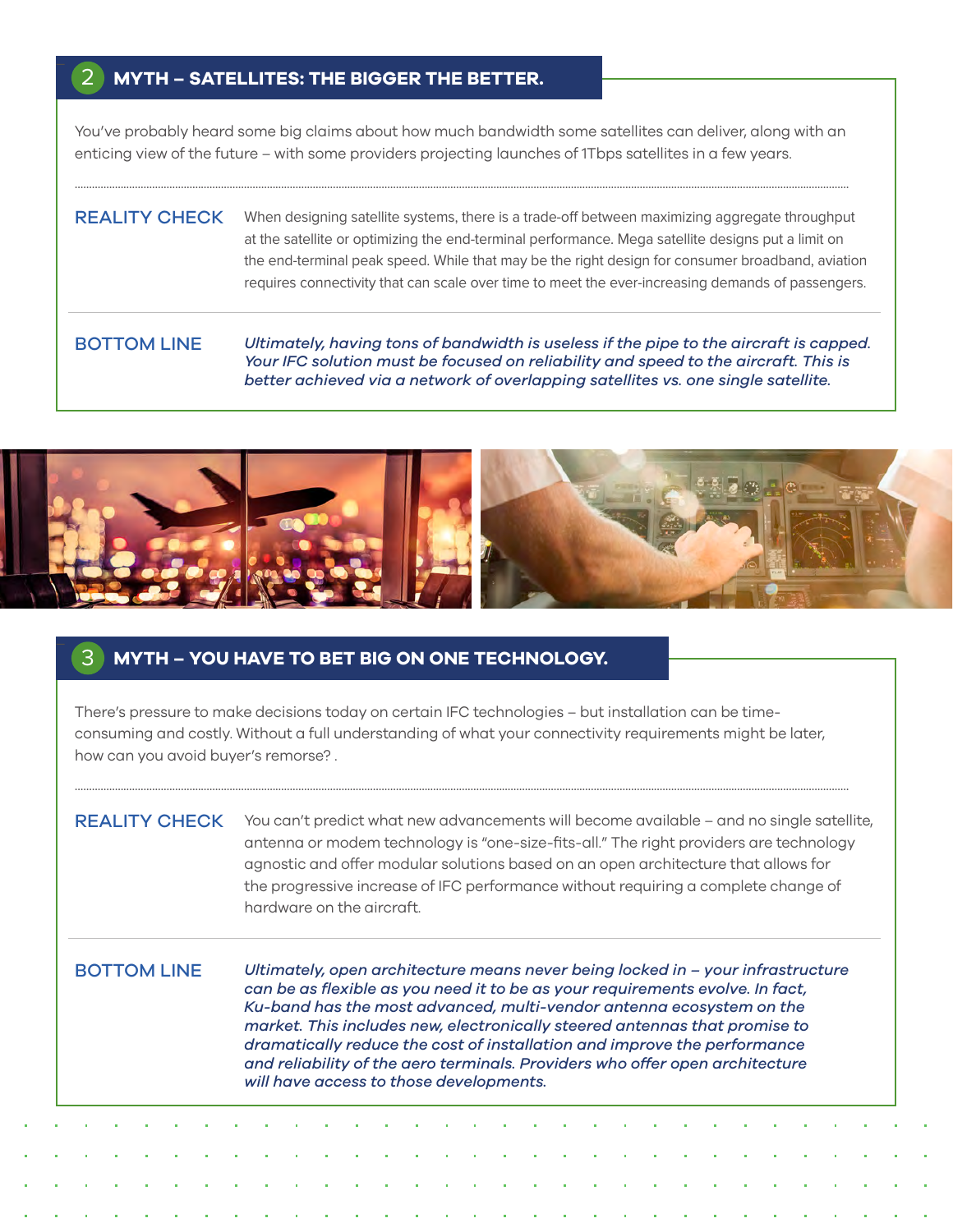### **MYTH – "WE'VE GOT YOU COVERED (WITH THREE SATELLITES)."** 4

Some will suggest that you need only three or four satellites strategically positioned around the globe to provide sufficient coverage. If only it were that easy…

..............................................................................................................................................................................................................................................................................

## REALITY CHECK with so few satellites, you'll experience gaps of coverage, especially in high latitudes and there is no way to ensure resiliency or reliability. What happens if a satellite fails? Do you need to install an L-band back-up system for your IFC? As airlines become increasingly reliant on real-time data to enable a multitude of in-flight services to crew or passengers, connectivity loss or downgrade will no longer be acceptable.

### *Work with a provider who can give you access to a constellation of satellites to deliver truly global coverage and redundancy. If a satellite fails, the backup is already in space – and you don't need another antenna on your aircraft to access it.* BOTTOM LINE



### **MYTH – "OUR SATELLITES EVENLY DISTRIBUTE CAPACITY."** 5

You may also hear how a homogeneous satellite network that evenly distributes capacity everywhere is the ideal model for delivering consistent and ubiquitous coverage.

..............................................................................................................................................................................................................................................................................

REALITY CHECK This approach couldn't be further from the truth. Homogenous networks offer the worst possible design because mobility demand is not evenly distributed. Airplanes tend to fly the same flight paths during similar hours. Homogenous networks become easily congested in high-traffic routes, making it impossible to deliver consistent, reliable service.

## BOTTOM LINE

*Look for providers with multi-layered networks that can match capacity density with broadband demand to ensure the same level of service everywhere, regardless of airspace congestion.*